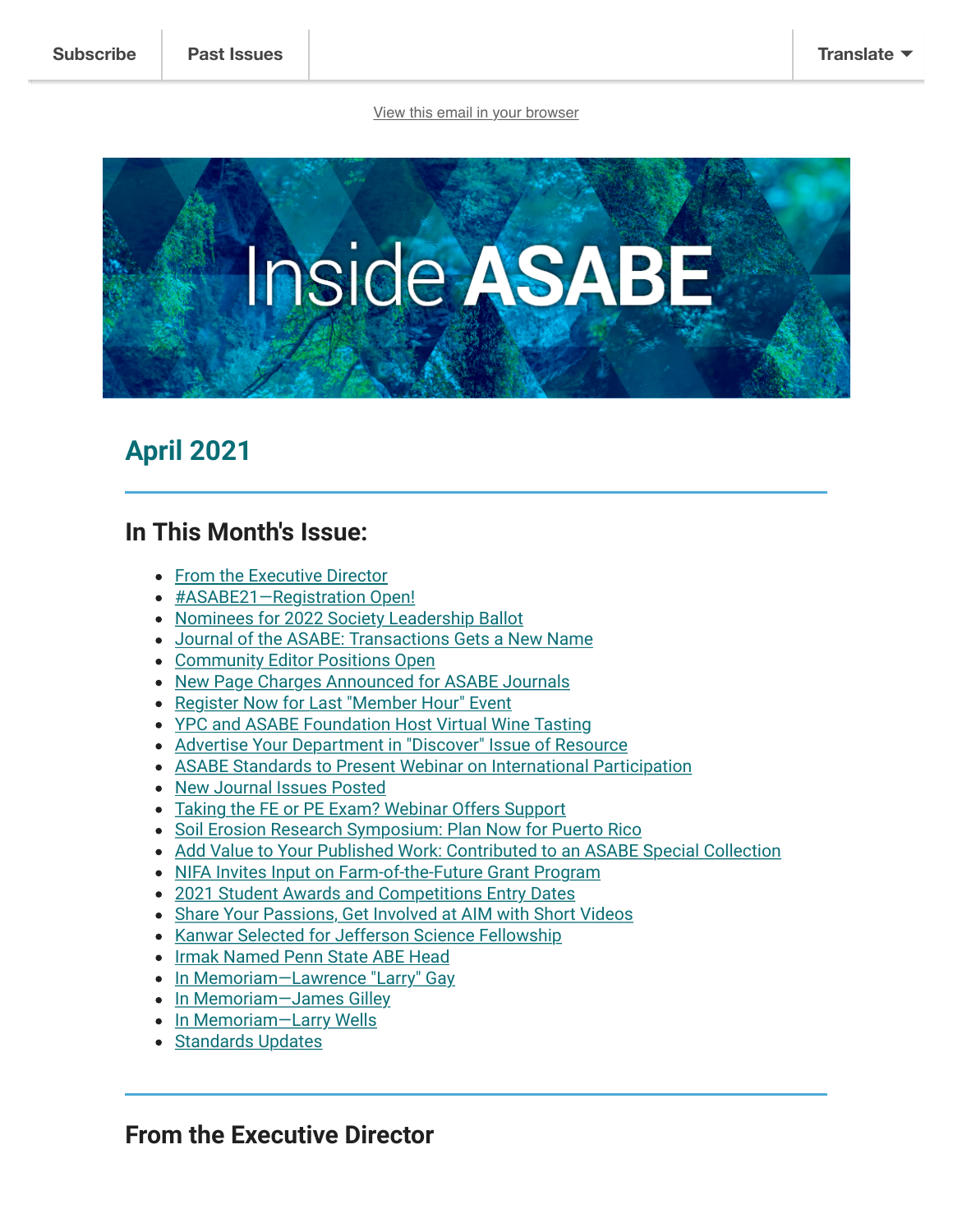

Over her term so far, ASABE President Candi Engler has participated in many events, conferences, and meetings, and that active participation is typical for the current president. However, what is not typical is that these have all been virtual events. When Candi completes her term, she will have attended more activities, by far, than any of her predecessors, all while traveling the fewest number of



miles!

For example, earlier this week, Candi and I participated in the opening sessions of the 70th Annual National Convention of the Philippine Society of Agricultural and Biosystems Engineers (PSABE). Of course, this event was held virtually. The conference theme was "Harnessing Industry 4.0 for Agricultural and Biosystems Engineering."

Candi and I were both impressed by the energy of the participants, the breadth of subjects covered, the student and regional chapter engagement, and the sizable crowd (at least [200\) on the Zoom connection. In the convention stream on](https://www.facebook.com/psae1950/) Facebook Live, an additional 1,500+ participants were interacting and networking! Check out the recorded content. Congratulations to PSABE and President Dennis Tactac for hosting such a successful virtual event.

The pandemic has changed our lives in many ways, including how we meet. As ABEs, we've taken this challenge as an opportunity, and we've found new ways to stay engaged, work together, and pursue our mission. Candi has led by example, and in her latest column in the May/June issue of *Resource*, she reminds us there is still time to join in and [#GetInvolved.](https://www.asabe.org/Get-Involved)

Thank you.

Darrin J. Drollinger Executive Director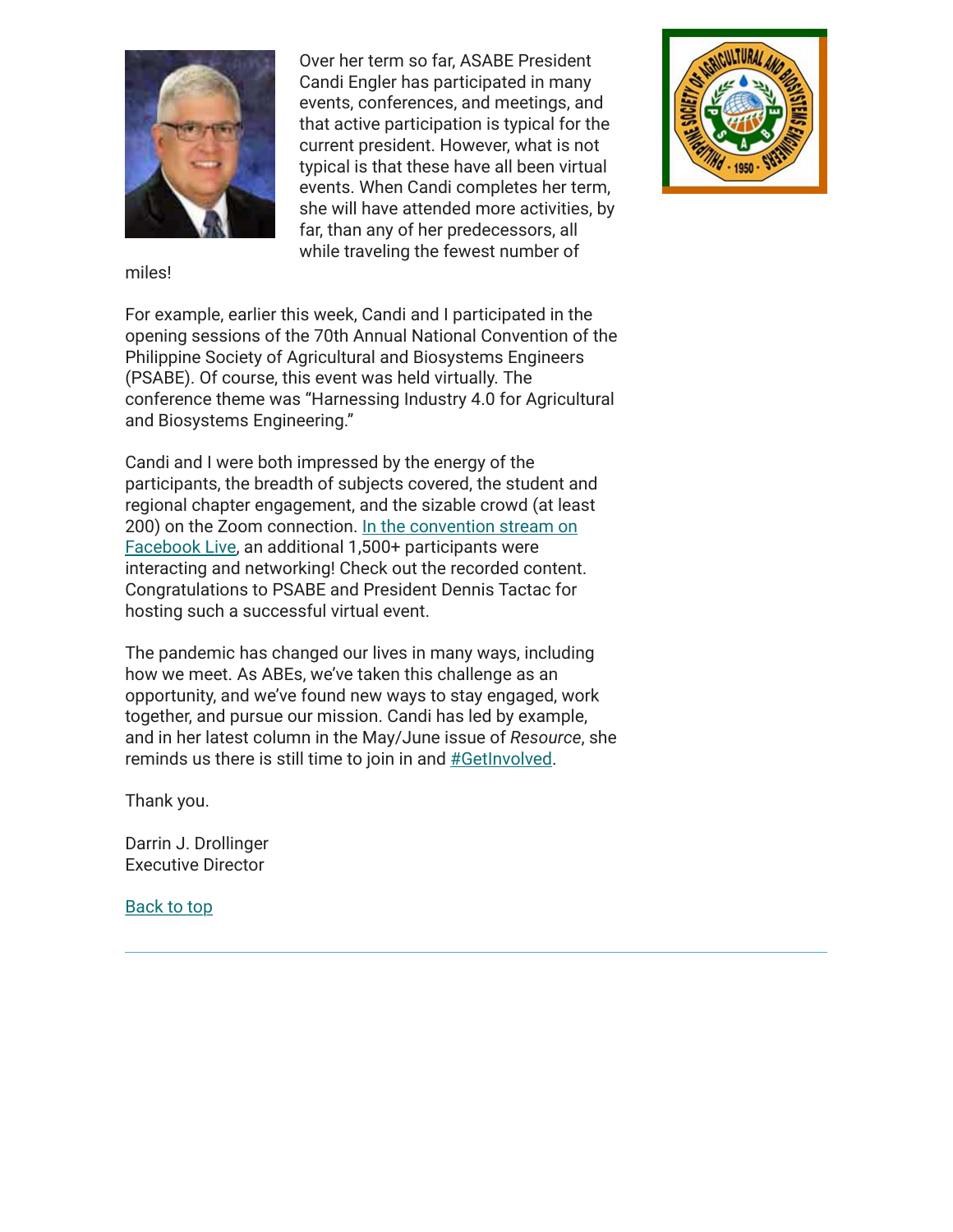

#### <span id="page-2-0"></span>**#ASABE21 — Registration Open!**

Registration is open for the 2021 Annual International Meeting, and program details are still being added!

Please plan ahead and register early. Yes, thanks to the virtual meeting format, registration will be available at any time throughout the meeting, but the process isn't automatic and you'll benefit from having time to browse the platform in advance and view all of the ondemand videos and posters that will be available to you before the meeting begins on July 12.

#### **Presenters take note!**

Avoid being dropped from the program, be sure to register by the May 3 deadline. You can find out what is in store for you this year during AIM at the meeting website, [www.asabemeetings.org](http://www.asabemeetings.org/).

#### [Back to top](#page-0-1)

# <span id="page-2-1"></span>**President-Elect, Trustee Nominees Sought for 2022; Nominating Committee Positions to be Filled**

With this year's elections behind us, and new officers prepared to take their positions in July, at the end of the Annual International Meeting, it is time to look ahead to the 2022 leadership ballot. Nominees are being sought for president-elect and three trustee positions. Nominating committee positions will also be filled for a rotation of technical communities and districts, including EOPD, ESH, PAFS, International, District 1, District 3, and District 5.

Members of the Nominating committee have the serious but rewarding task of securing candidates for the Society's annual election of officers, which include the president-elect, board trustees, and members of the Nominating committee itself. The slate they prepare is then presented in January for ballot by the general ("corporate") membership. The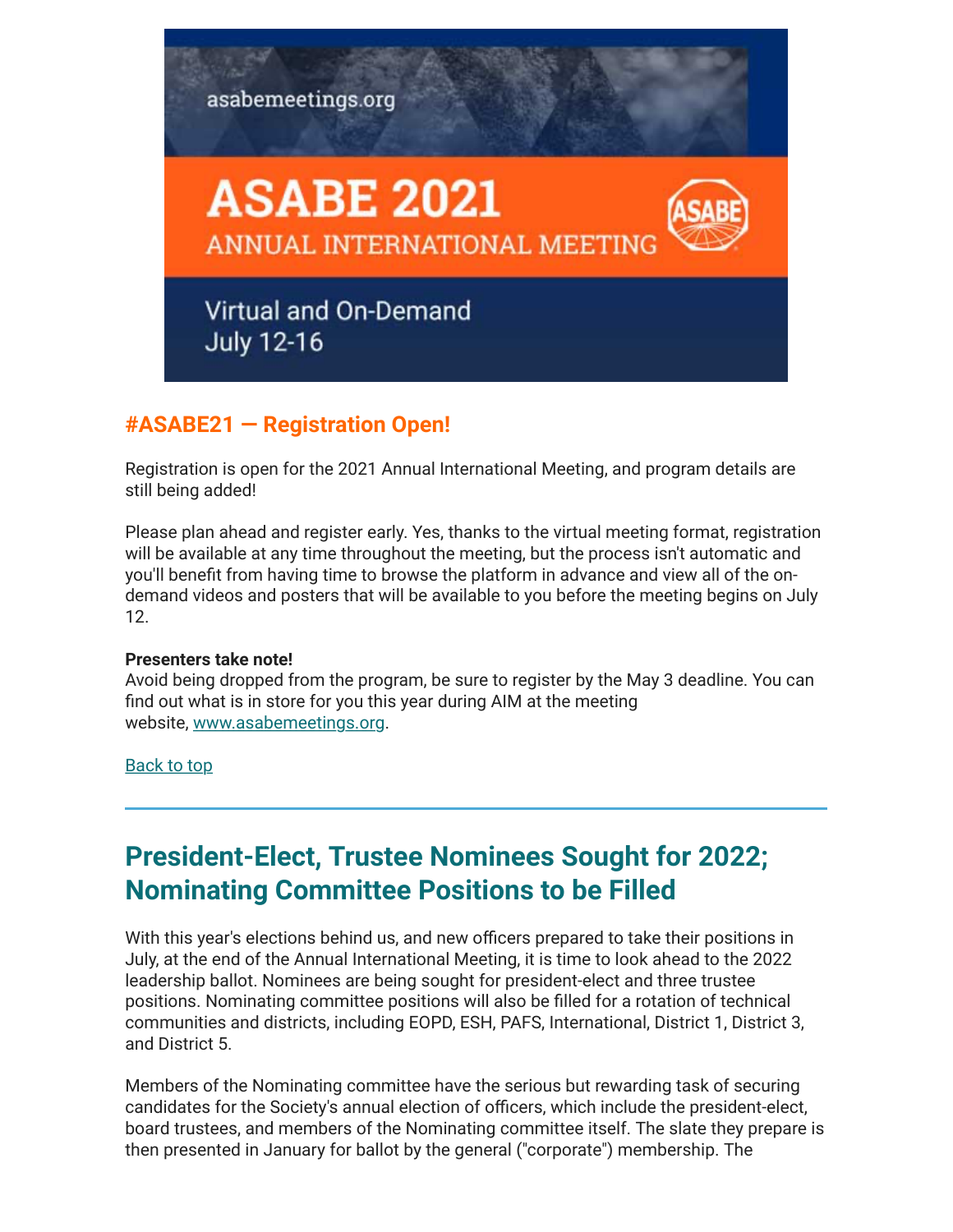committee comprises representatives from each of the Society's technical and geographic units, as well as the International membership, who currently serve on staggered two-year terms.

Those wishing to put forth nominations are encouraged to submit names and supporting materials to the Nominating committee by July 1. Current committee members are as [follows, with the group each represents shown in parentheses: Maury Salz \(chair\), Lisa](mailto:lwilken@ksu.edu?subject=ASABE%20Nominations) Wilken (ASE), [Amy Kaleita](mailto:kaleita@iastate.edu?subject=ASABE%20Nominations) (EOPD), [Steve Taylor](mailto:taylost@auburn.edu?subject=ASABE%20Nominations) (ES), [Dee Jepsen](mailto:jepsen.4@osu.edu?subject=ASABE%20Nominations) (ESH), [Paul Weckler](mailto:paul.weckler@okstate.edu?subject=ASABE%20Nominations) (ITSC), [Joe Luck](mailto:jluck2@unl.edu?subject=ASABE%20Nominations) (MS), [Sherry Hunt \(](mailto:sherry.hunt@usda.gov?subject=ASABE%20Nominations)NRES), [Morgan Hayes](mailto:hayesmorgan@uky.edu?subject=ASABE%20Nominations) (PAFS), [Deepak Keshwani](mailto:dkeshwani2@unl.edu?subject=ASABE%20Nominations) (PRS), [Sreekala Bajwa](mailto:sreekala.bajwa@montana.edu?subject=ASABE%20Nominations) (International), [Lara Beal Moody](mailto:lmoody@tfi.org?subject=ASABE%20Nominations) (District 1), [Jeremiah Davis](mailto:j.davis@auburn.edu?subject=ASABE%20Nominations) (District 2), [Elizabeth Miller](mailto:millerelizabetha@johndeere.com?subject=ASABE%20Nominations) (District 3), [Carolyn M. Jones](mailto:carolyn.jones@usda.gov?subject=ASABE%20Nominations) (District 4)[, Nahar Nurun](mailto:nurun.nahar@ndsu.edu?subject=ASABE%20Nominations) (District 5).

[Back to top](#page-0-1)

# <span id="page-3-0"></span>*Journal of the ASABE: Transactions* **Gets a New Name**

Beginning in 2022 our peer-reviewed journal *Transactions of the ASABE* will be renamed to *Journal of the ASABE*.

The Journal Editorial Board considered a number of alternatives and made the selection with the goal of providing a clear reflection of the journal's peer-reviewed content. The new name eliminates any confusion created by the word *transactions,* which some interpret as meaning conference proceedings.

This change maintains the uniqueness of our Society's primary journal in publishing peerreviewed engineering and scientific articles of importance to the broad field of agricultural and biological engineering.

[Back to top](#page-0-1)

### <span id="page-3-1"></span>**Community Editor Positions Open**

Nominations are being sought for three journal Community Editor positions on the P-511 Journal Editorial Board. Apply by April 30. See<https://www.asabe.org/CECFN> for description and how to apply.

- Education, Outreach, and Professional Development (EOPD)
- Ergonomics, Safety, and Health (ESH)
- Machinery Systems (MS)

[Back to top](#page-0-1)

### <span id="page-3-2"></span> **Changes Announced for Journal Page Charges**

The ASABE Journal Editorial Board is implementing a new pricing structure for article processing charges.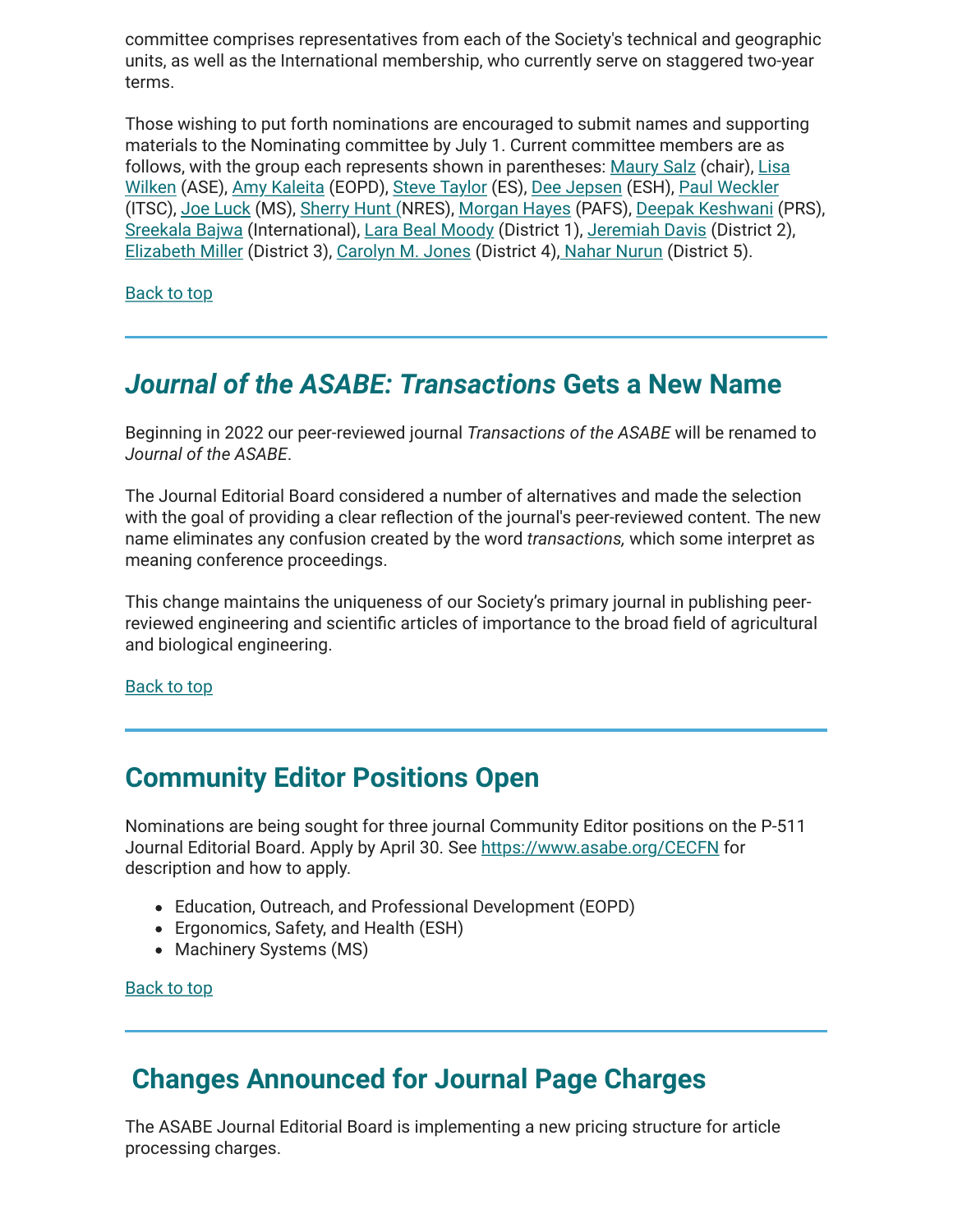Under the new structure, members will receive the first three pages at no charge, pages four to seven are \$100 each, and pages eight and over are \$200 each. For non-members, only the first page has no charge.

The *Journal of Agricultural Safety and Health* charges follow the same structure, but at half the per-page charge due to its smaller page size.

See more details at <https://www.asabe.org/APC>.

[Back to top](#page-0-1)

### <span id="page-4-0"></span>**Register Now for "Member Hour" Event**

Monday, May 3 1:00-2:00 pm (Eastern)

The last in the spring series of "Member Hours" will take place May 3 and focus on the [Nebraska Tractor Test Lab.](https://www.asabe.org/Event-Detail/member-hour-present-day-nebraska-tractor-test-lab)

The virtual get-togethers are open to ASABE members only, focus on a unique topic, and provide the chance to advance your knowledge and network with like-minded [members. Follow the links provided to learn more. Registration is required. Contact Jasper](mailto:cunningham@asabe.org?subject=Member%20Hour) Cunningham with questions.

[Register](https://na.eventscloud.com/nebttlab2)

[Back to top](#page-0-1)

# <span id="page-4-1"></span>**YPC and ASABE Foundation Host Virtual Wine Tasting**

Wednesday, June 9 7:30-9:00 pm (Eastern)

Join the YPC and the ASABE Foundation for a virtual wine tasting! This wine tasting won't just be about exploring the wines, but also an opportunity to hear about the agricultural production of grapes. When you register, you'll receive a five-pack wine sampler. You must be 21 or older to purchase and participate in this event. We will not be able to ship wines to UT, KY, AL, MS, or NH, or Internationally.

Want to join in on this educational presentation, but provide your own beverage? You can still join in on the fun! Fundraising from this event will go towards young professional programming and the Foundation project of funding the normalization of awards for student competitions.

[Register](https://na.eventscloud.com/ypcwinetasting)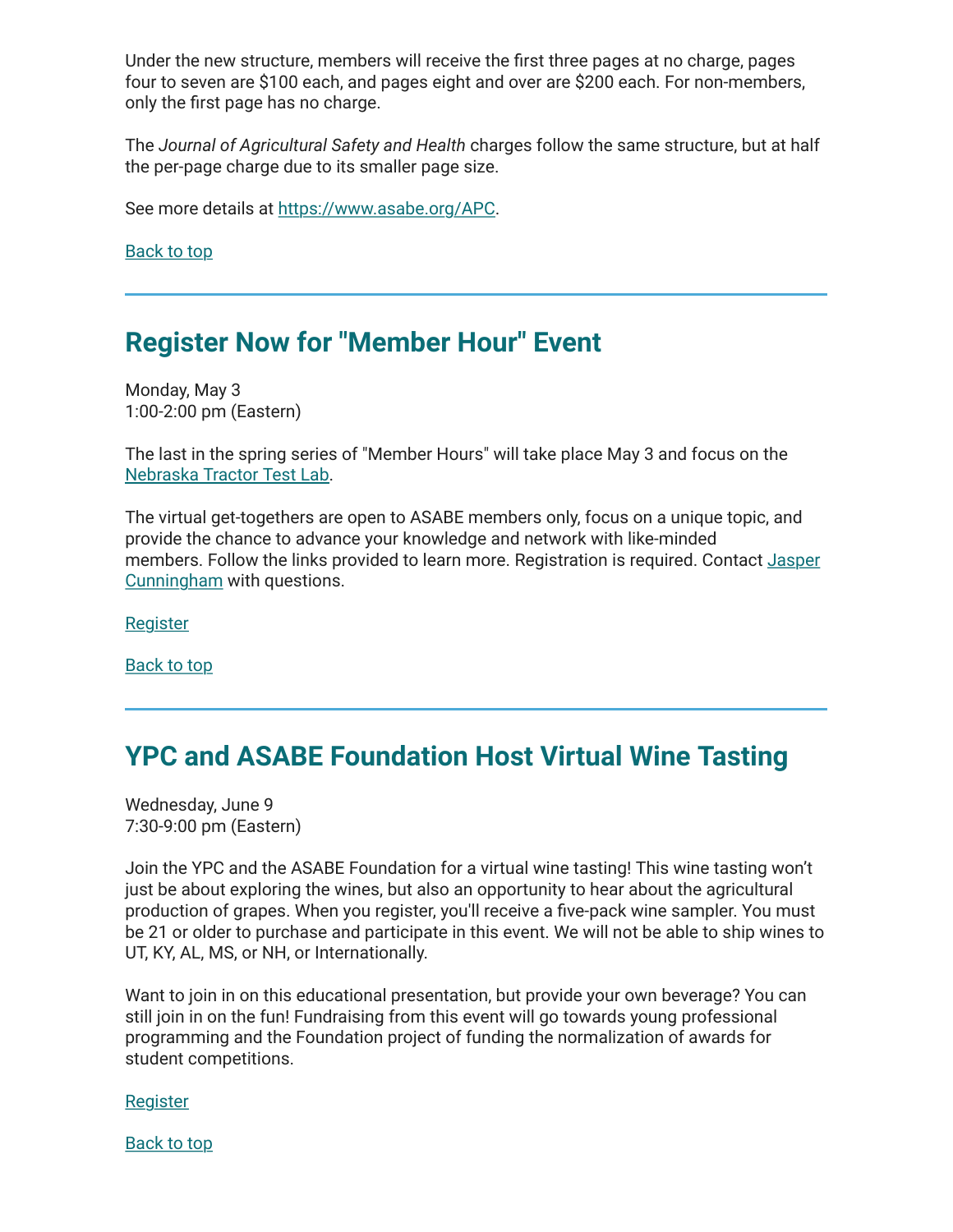# <span id="page-5-0"></span>**Advertise Your Department in "Discover" Issue of** *Resource*

The "Discover" special issue of *Resource* magazine will be available in September/October [of 2021. University departments can](mailto:rutter@asabe.org?subject=%22Discover%22%20advertising) [purchase advertisin](https://www.asabe.org/advertisingmediakit%23Discover)[g in this issue by emailing Sandy](mailto:rutter@asabe.org?subject=%22Discover%22%20advertising) Rutter. This issue spotlights departments and promotes agricultural and biological engineering to prospective students. Advertisers receive copies for distribution, and we also provide copies upon request for career materials from individuals and teachers.

[Back to top](#page-0-1)

# <span id="page-5-1"></span>**ASABE Standards to Present Webinar on International Participation**

Tuesday, June 8, 2021 2:30-5:00 pm (Eastern)

The development of international standards is valuable and rewarding work. Make the most of your time spent in meetings by learning from ASABE's experienced leaders. Whether you're a meeting participant or a facilitator, you'll gain insights and confidence in this informative webinar presented by ASABE leaders with deep experience in ISO standards meetings. Attendance is limited, so don't wait to register.

**[Register](https://asabe.zoom.us/webinar/register/WN_5cBX1423TOWQ_CyCFDssrg)** 

[Back to top](#page-0-1)

### <span id="page-5-2"></span>**New Journal Issues Posted**

Recently posted to the ASABE Online Technical Library with links to the abstract, full-text, and citation:

*Applied Engineering in Agriculture* 37(2) [Table of Contents](https://elibrary.asabe.org/toc_journals.asp?volume=37&issue=2&conf=aeaj&confalias=aeaj&orgconf=aeaj2021) or visit this journal's [home page](https://www.asabe.org/Applied)

*Transactions of the ASABE* 64(2) [Table of Contents](https://elibrary.asabe.org/toc_journals.asp?volume=64&issue=2&conf=t&confalias=t2&orgconf=t2021) or visit this journal's [home page](https://www.asabe.org/Transactions)

*Journal of Agricultural Safety and Health* 27(2) [Table of Contents](https://elibrary.asabe.org/toc_journals.asp?volume=27&issue=2&conf=j&confalias=j&orgconf=j2021) or visit this journal's [home page](https://www.asabe.org/JASH)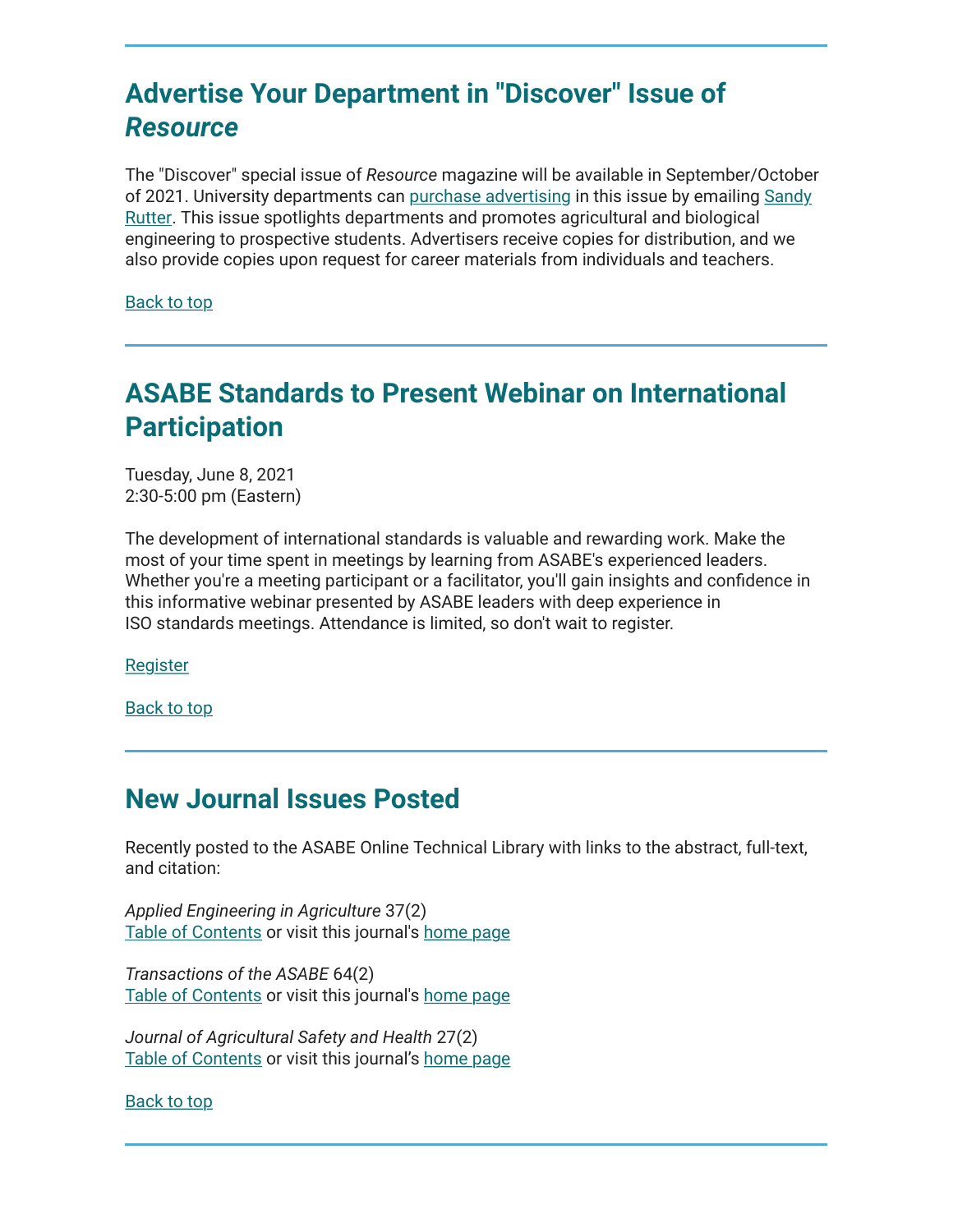### <span id="page-6-0"></span>**Taking the FE or PE Exam? Webinar Offers Support**

Wednesday, May 12 1:00 pm (Eastern)

Join the Young Professional Community and Professional Engineers Institute in a kickoff session for those preparing for the FE or PE exam.

The first computer-based PE exam will be in October 2021. We will walk through some study techniques and ASABE exam preparation resources. You'll have an opportunity to talk to past test takers and network with ASABE professional engineers and engineers in training. Bonus! ASABE members that participate in this webinar and show intent to take either the FE or PE exam will be sent a participation gift.

[Register](https://asabe.zoom.us/webinar/register/WN_-E0U_2IUQ82ufPZxnayW7w)

[Back to top](#page-0-1)

# <span id="page-6-1"></span>**Soil Erosion Research Symposium: Plan Now for Puerto Rico**



this specialty event [online](https://asabe.org/Events/2022-Soil-Erosion-Research-under-a-Changing-Climate).

Who isn't looking forward to travel in 2022? And doesn't Puerto Rico in January sound attractive?

The 2022 Soil Erosion Research Symposium is less than one year away! Beautiful and warm Puerto Rico will host this symposium the week of January 9. Authors have been notified of their submission status. Those interested in submitting their paper to the Special Collection have a deadline of June 15, all other papers for proceedings only are due September 15.

Find all of the deadlines, the new paper template and examples, sponsorship opportunities, and more information about

[Back to top](#page-0-1)

# <span id="page-6-2"></span>**Add Value to Your Published Work: Contribute to an ASABE Special Collection**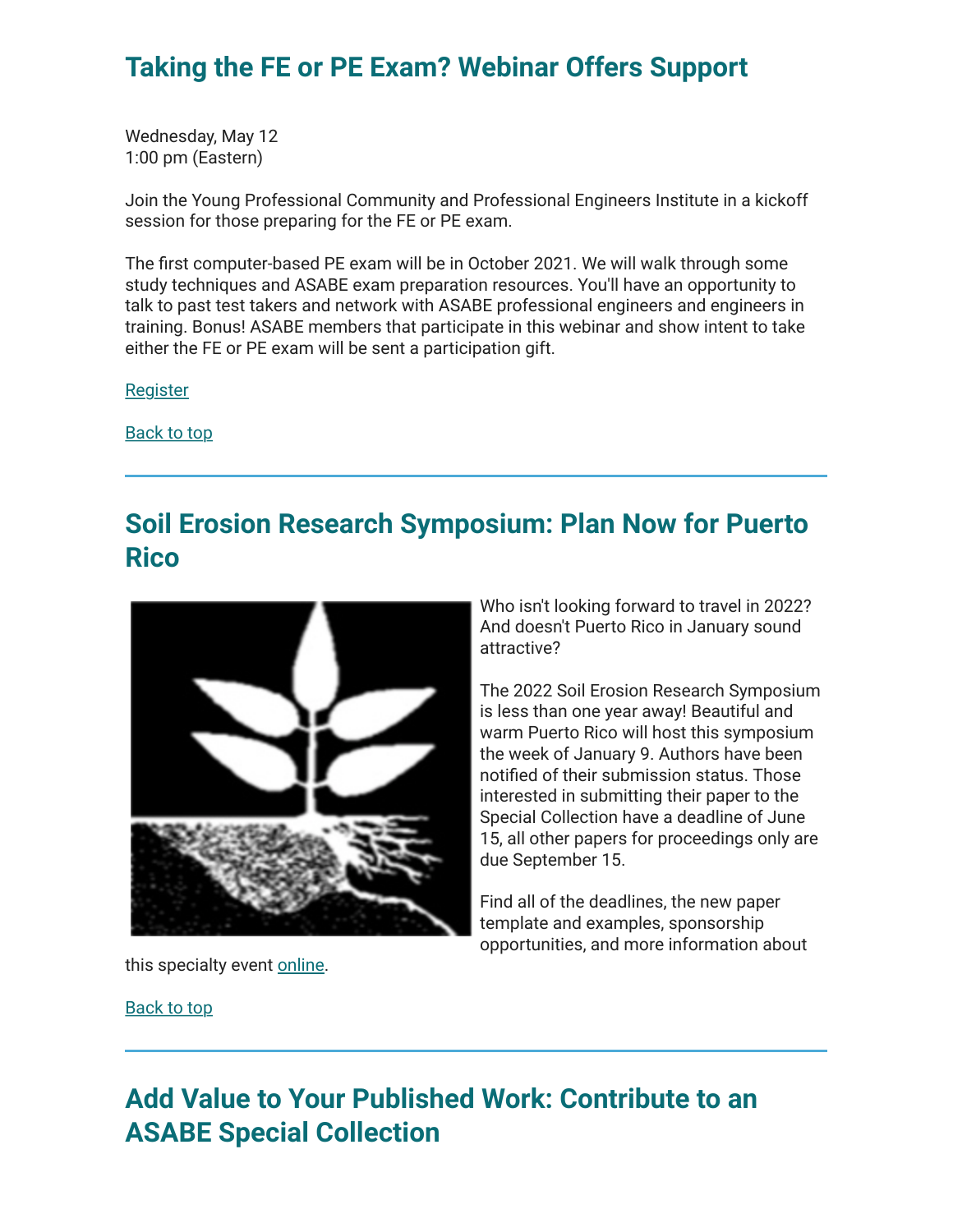Publishing in an ASABE [Special Collection](https://www.asabe.org/SpecialCollections) is a great way to amp up the value of your journal article. ASABE provides free public access to the full text of the article for more than two years after it is published. Moreover, articles in special collections tend to receive more citations.

Manuscripts are currently being accepted for "Circular Food and Agricultural Systems"; please note the submission deadline of September 30. See our journal [web page](https://www.asabe.org/Applied) for more information.

Our other special collections include the most recently published *irrigation symposium* and upcoming "[Agricultural Conservation Practice Effectiveness,](https://www.asabe.org/sc21ACPE)" to be published in 2021.

[Back to top](#page-0-1)

### <span id="page-7-0"></span>**NIFA Invites Input on Farm-of-the-Future Grant Program**

The USDA National Institute of Food and Agriculture (NIFA) seeks input to establish a new Farm of the Future competitive grant program. NIFA plans to implement the program by supporting an integrated research and extension project. Stakeholders, customers, and partners are invited to contribute expert opinion on how federal investments can best address current needs and challenges facing farms of the future. Ultimately, this information will guide development of a Request for Applications.

Input may be submitted by:

- Participating in a virtual stakeholder listening session on Thursday, May 6, 3:00-5:00 pm (Eastern). Each participant may speak for up to 3 minutes. Register in advance [online](https://gcc02.safelinks.protection.outlook.com/?url=https://lnks.gd/l/eyJhbGciOiJIUzI1NiJ9.eyJidWxsZXRpbl9saW5rX2lkIjoxMDcsInVyaSI6ImJwMjpjbGljayIsImJ1bGxldGluX2lkIjoiMjAyMTA0MjEuMzkyMDM3MDEiLCJ1cmwiOiJodHRwczovL3d3dy56b29tZ292LmNvbS93ZWJpbmFyL3JlZ2lzdGVyL1dOX3hubm1SMUZxUVJ5bTFEYkpwOUNBLWc_dXRtX2NvbnRlbnQ9JnV0bV9tZWRpdW09ZW1haWwmdXRtX25hbWU9JnV0bV9zb3VyY2U9Z292ZGVsaXZlcnkmdXRtX3Rlcm09In0.y9VS4GTcNb2iG3Y4LEoHk_O3u8kmrbkT3RCcUhehTWc/s/1199870183/br/103586715952-l&data=04%7C01%7C%7C0ea42bf58c4a424f097a08d9065fbe36%7Ced5b36e701ee4ebc867ee03cfa0d4697%7C0%7C0%7C637547830547395729%7CUnknown%7CTWFpbGZsb3d8eyJWIjoiMC4wLjAwMDAiLCJQIjoiV2luMzIiLCJBTiI6Ik1haWwiLCJXVCI6Mn0=%7C1000&sdata=iowh1TN4W95UQQTnqfafDygfGfsDNwYGlFWXdN1iGWc=&reserved=0).
- Submitting written comments (2-page limit) to: [FarmoftheFuture@USDA.gov](mailto:NIFA.FarmoftheFuture@USDA.gov) by May 6, 2021.

NIFA plans to open a website to collect stakeholder input on May 1, 2021. Please plan to provide input to guide development of the new NIFA Farm of the Future competitive grant program as described above.

Questions may be directed to [NIFA.FarmOfTheFuture@usda.gov.](mailto:NIFA.FarmOfTheFuture@usda.gov)

[Back to top](#page-0-1)

# <span id="page-7-1"></span>**Last Call for 2021 Student Competition Entries; Ethics Contest Deadlines Extended**

ASABE hosts a variety of student competitions for a wide range of interests. Please see the link following each competition or award for eligibility details and entry forms. Visit the ASABE [Student Awards and Competitions](https://www.asabe.org/Awards-Competitions/Student-Awards-Competitions-Scholarships) site for more details and entry instructions for each competition.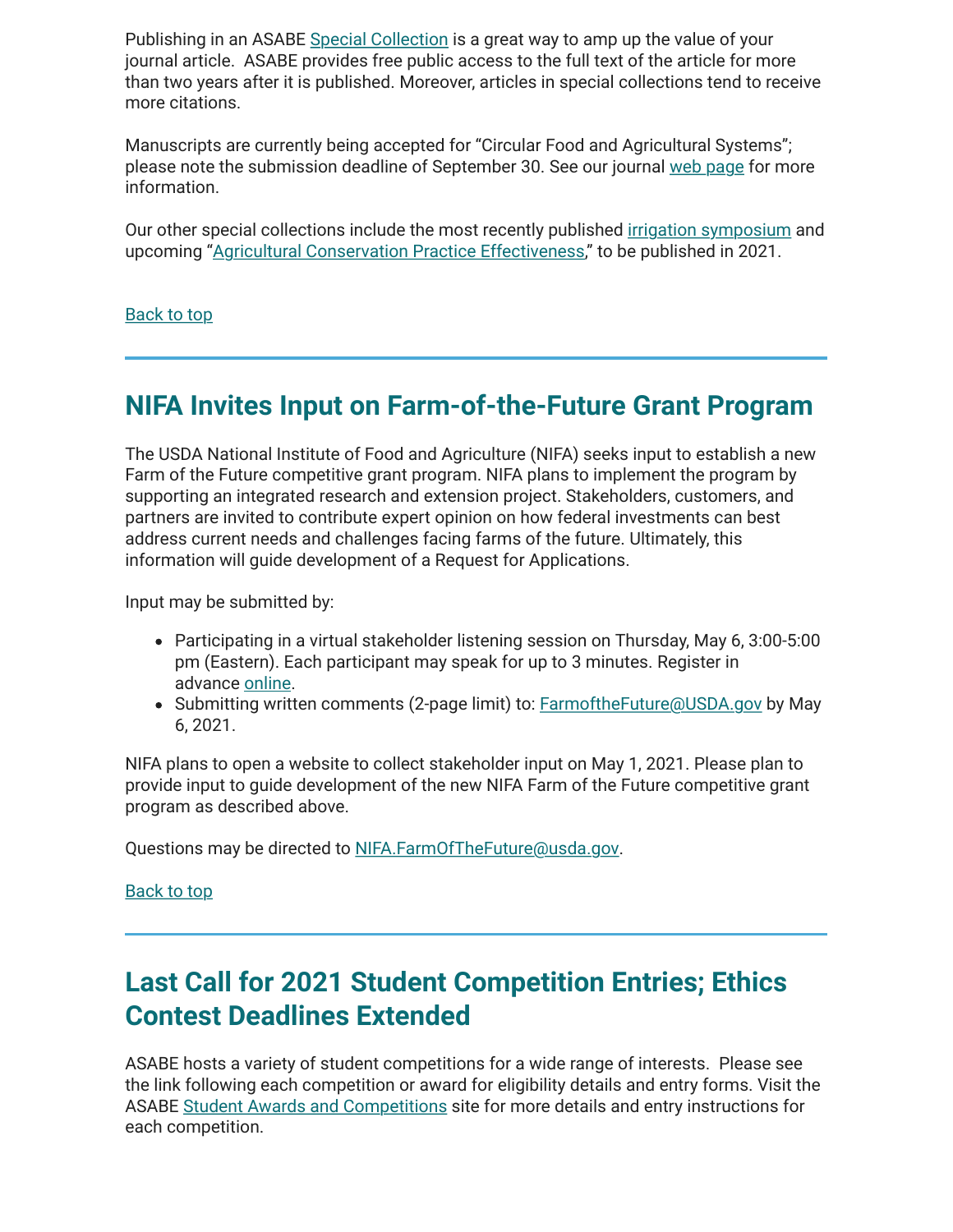Note that the deadline for the Ethics Essay and Video competitions has been extended to May 15.

#### **May 1**

ASABE Robotics Student Design Competition

#### **May 15**

Ethics Essay Competition and Video Challenge K.K. Barnes Student Paper Competition AGCO National Student Design Competition G.B. Gunlogson Environmental "Open" Design Competition

#### **AIM Student Oral/Poster Presentation Competition**

All students who submitted an abstract to present at the 2021 Annual International Meeting will automatically be contacted to participate in this competition. Keep an eye on your email for more details!

[Back to top](#page-0-1)

### <span id="page-8-0"></span>**Share Your Passions, Get Involved at AIM with Short Videos**

YPC is offering two great opportunities to engage with fellow attendees during the 2021 Annual International Meeting using short, informative videos. The videos will be posted during the annual meeting and utilized on our ASABE social media channels. Take advantage of an appreciative AIM audience to talk about the things that you love and to informally exercise your communication skills.

Participate in one of two categories, the Five-Minute Production Tour or My Research Journey, and share your video by June 15, following the instructions below.

#### *Five-Minute Production Tour*

Are you interested in showing us production agriculture? The 2021 AIM's virtual format is perfect for a Five-Minute Production Tour. Show us your involvement in production agriculture by giving a virtual tour of a farm, crop, or livestock production operation, or of an innovative system utilized on the farm. Share your video by attaching it to th[e participating form](https://forms.gle/mCwd6ZHSQPJKEo237).

#### *My Research Journey*

Are you a grad student? We want to hear about your research experiences! As part of the Graduate Student Social virtual event at AIM, you will be able to share your Research Journey video and connect with fellow graduate students across the world. Attach your video to the [participation form.](http://%20https://forms.gle/ETVi4sbbZTjhe51HA) Be sure to keep your video saved locally on your own hardware so you can easily access the file and share it during the Graduate Student Social virtual event. Topics that should be covered in your video: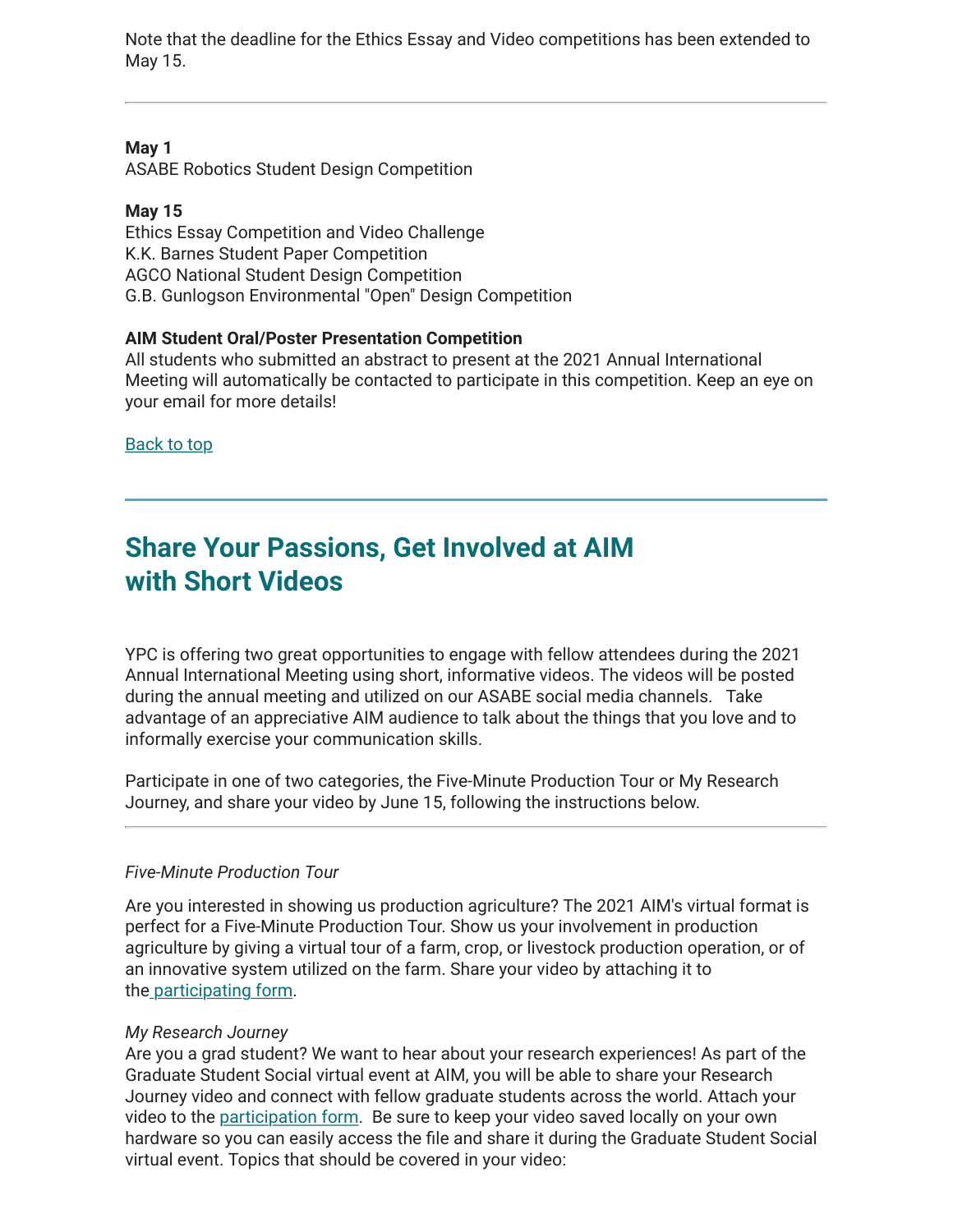- Brief introduction—about you, your university, your major
- What made you choose agricultural/biological engineering as your career?
- What are you currently working on as a part of your research and what are the expected outcomes? (Include a short lab tour, if possible)
- How are you planning to contribute to your field in the coming years?

#### **Dos and Don'ts for Participating**

*Do. . .*

Shoot *all* portions of your video in landscape orientation Use compression and other techniques to minimize file size Provide permission for ASABE to use and share your video, and obtain written permission from any other people who appear in your footage Complete the participation form and file transfer by June 15, 2021

*Don't. . .*

Use any copyrighted material (eg, music) Actively promote any specific products or brands Show equipment being used in an unsafe manner (eg, ROPS or shielding removed)

Questions? Contact [Sasi Rajendran.](mailto:sasi.reka@hotmail.com?subject=YPC%20Videos%20at%202021%20ASABE%20AIM)

[Back to top](#page-0-1)

# <span id="page-9-0"></span>**Kanwar Selected for Jefferson Science Fellowship**



ASABE Fellow Ramesh Kanwar, Iowa State University, has been selected for the prestigious 2021-2022 Jefferson Science Fellows Program administered by the National Academy of Sciences.

Charles F. Curtiss Distinguished Professor in Agriculture and Life Sciences in the agricultural and biosystems engineering department, Kanwar will spend one year on assignment at the U.S. Agency for International Development (USAID) contributing his engineering expertise to USAID's Environment Team in the Bureau of Latin America and the

Caribbean, Office of Regional Sustainable Development.

Kanwar is a worldwide leader in developing engineering solutions for emerging global environmental problems from agricultural and livestock production systems. His research interests are in the areas of water quality, irrigation, drainage, modeling of hydrologic systems, ecology, environment, climate change, agriculture and animal waste management, food and water security, and sustainable development. He has lent his expertise to international development projects with the World Bank, EU, USAID, NATO and more than 50 foreign universities or governments. His outstanding contributions to his field have been recognized with multiple teaching, mentoring and research awards, including being elected a fellow of the American Society of Agricultural and Biological Engineers (2005) and National Academy of Agricultural Sciences in India and receiving honorary doctorates from three universities.

He has been mentor for 60 visiting professors/scholars, major professor for 30 MS and 31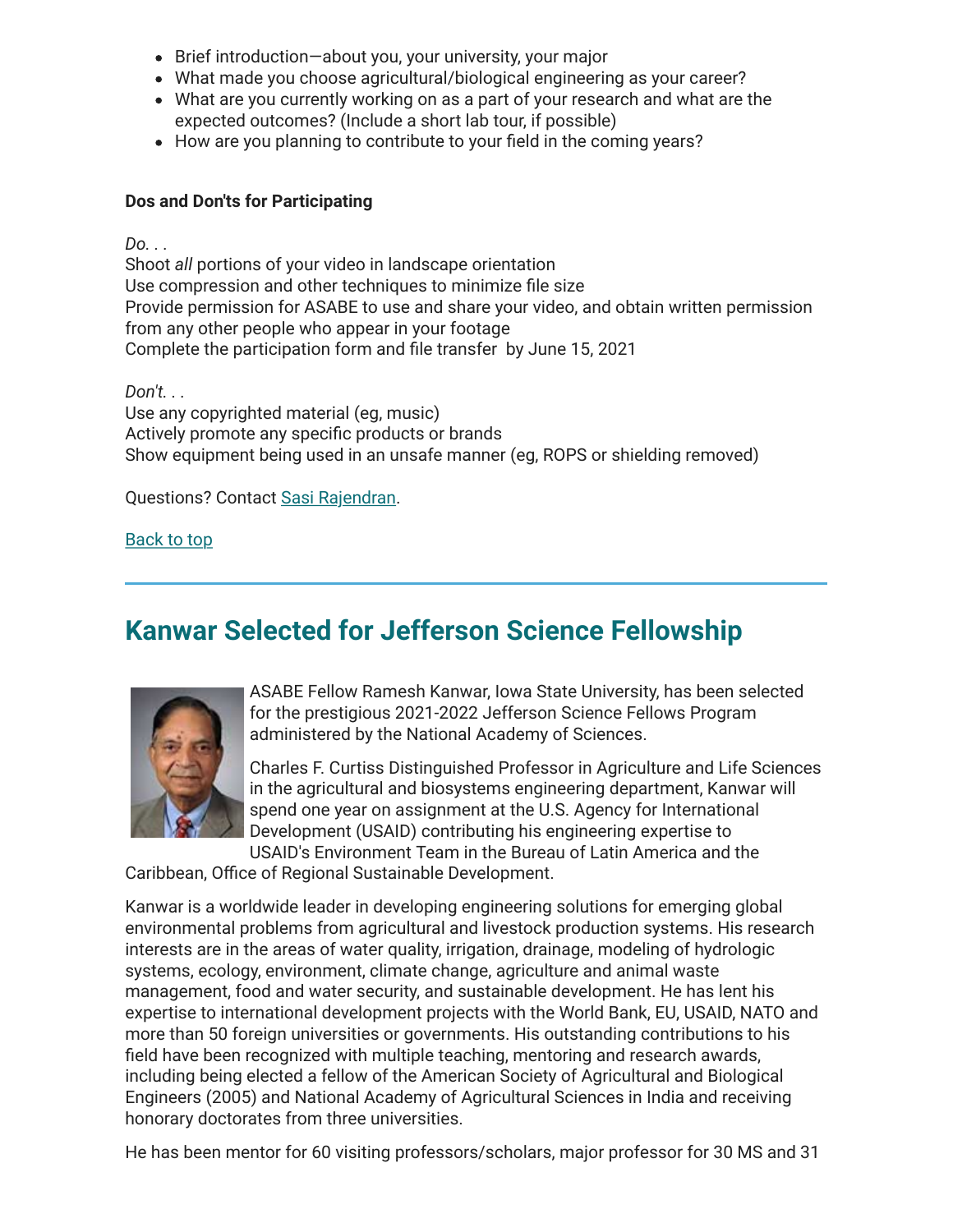PhD students, and has published more than 550 papers, including 208 refereed journal articles. Kanwar received a BS in agricultural engineering from Punjab Agricultural University, an MS in irrigation and drainage engineering from G.B. Pant University Agriculture and Technology, and a PhD in water resources and agricultural engineering from Iowa State University.

Kanwar is a 39-year member of ASABE.

Read the [full announcement.](https://news.engineering.iastate.edu/2021/04/09/worldwide-impact-two-engineering-faculty-selected-for-jefferson-science-fellows-program/)

Tenured, or similarly ranked, academic scientists, engineers, and physicians from U.S. institutions of higher learning, who are U.S. citizens, are eligible for selection as *Jefferson* Science Fellows. The next application cycle will open in August.

[Back to top](#page-0-1)

### <span id="page-10-0"></span>**Irmak Named Penn State ABE Head**



ASABE Fellow Suat Irmak, Harold W. Eberhard Distinguished Professor in the Department of Biological Systems Engineering at the University of [Nebraska-Lincoln, has been named head of Penn State's](https://abe.psu.edu/) **Department of Agricultural and Biological Engineering**, effective July 1.

Irmak will succeed ASABE President-Elect Paul Heinemann, who has served as department head since 2010.

"We are fortunate to have attracted someone of Dr. Irmak's caliber to Penn State," said Rick Roush, dean of the **[College of Agricultural Sciences](https://agsci.psu.edu/)**. "He brings an impressive record of scholarly achievement, a history of accomplishments and accolades within his professional discipline, and a strong commitment to the land-grant mission of research, teaching and extension. The department's students and stakeholders will benefit greatly from his experience and vision."

Inducted as an ASABE Fellow in 2020, Irmak is the recipient of the John Deere Gold Medal, Heerman Sprinkler Irrigation, New Holland Young Researcher, and Young Extension Professional awards. He also has received numerous awards for teaching, educational materials, refereed journal articles and service from various professional and academic organizations.

Irmak is a 23-year member of ASABE.

Read the [full announcement.](https://news.psu.edu/story/653949/2021/04/07/irmak-lead-penn-state-department-agricultural-and-biological-engineering)

[Back to top](#page-0-1)

### <span id="page-10-1"></span>**In Memoriam—Lawrence "Larry" Gay**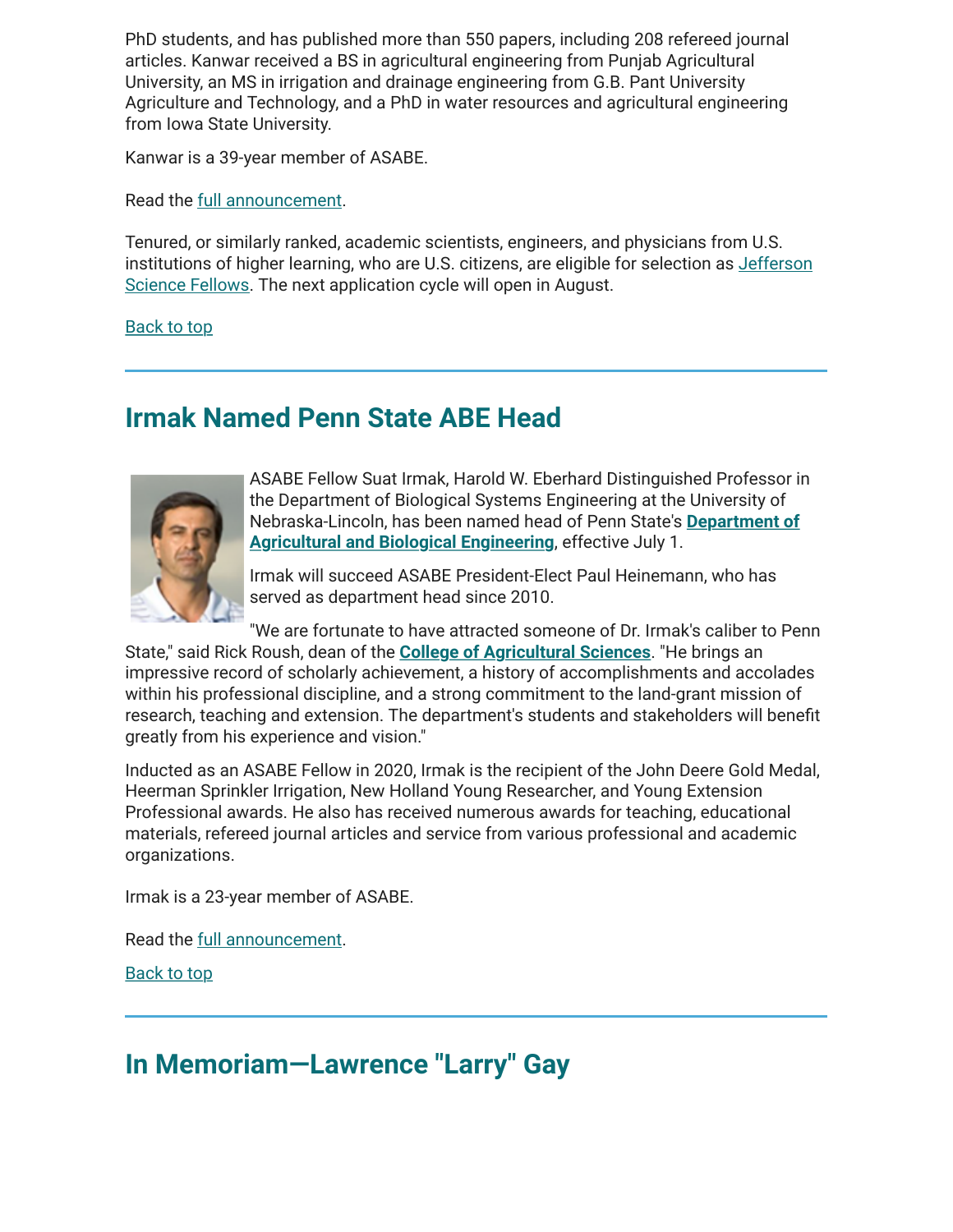

ASABE Fellow Lawrence "Larry" Gay, 85, passed away on Monday, April 19, 2021, at Hammond Henry Hospital, Geneseo, Ill.

Gay was born on January 1, 1936, the son of Homer and Vivian (Elliott) Gay, in Rose Hill, Iowa. He married the love of his life, Margie Newport, on August 27, 1955. After graduating from Iowa State University, in 1957, with a degree in agricultural engineering, he joined Deere & Co., where he worked for 35 years, retiring in 1992.

Gay was an avid agriculturist and a favorite author in the ASABE history series. He developed a love for agriculture and a fascination for farm machinery while growing up on the family's Iowa farm. As a long-time collector of farm equipment sales literature and toy tractors, he made an easy transition to a second career, authoring books about farm tractors. In 1995 the Society published his first book, *Farm Tractors*, 1975-1995. In subsequent years he authored *A Guide to Hart-Parr, Oliver and White Farm Tractors 1901- [1996, A Guide to Ford, Fordson and New Holland Farm Tractors 1907-1999,](https://www.amazon.com/Guide-Hart-Parr-Oliver-Tractors-1901-1996/dp/0929355873/ref=sr_1_1?dchild=1&keywords=larry+gay&m=A3L5YFH7IZN60Q&qid=1619707119&s=merchant-items&sr=1-1)* and *Farm Tractors 1995-2005.*

Gay was inducted as an ASABE Fellow in 2010 and was a 64-year member of the Society.

Private family services were arranged.

**[Full obituary](https://www.vandemorefuneralhome.com/obituary/Lawrence-Gay)** 

[Back to top](#page-0-1)

### <span id="page-11-0"></span>**In Memoriam—James Gilley**



ASABE Fellow James R. Gilley passed away in Ft. Collins, Colo., on April 7, 2021, surrounded by his wife and daughters.

Gilley was born to Luther and Veatura Gilley, on March 19, 1944, in Pueblo, Colo. He graduated from Fowler High School and received his BS and MS degrees in agricultural engineering from Colorado State University. He continued his education at the University of Minnesota, where he received his PhD, also in agricultural engineering. Gilley joined the faculty at the

University of Nebraska as an assistant professor in 1974, where he taught for 14 years, eventually attaining the rank of full professor. Following his tenure at Nebraska he served as head of the agricultural and biosystems engineering department at Iowa State University. In 1993, he accepted the position as department head at Texas A&M University, remaining there until his retirement in 2014. Following his retirement, he and his high school sweetheart and wife, Karen, moved to Windsor, Colo.

Inducted as a Fellow in 1993, Gilley was active in ASABE for many years and was a lifetime member. His career was devoted to academic advancement and the education of students. He received the 1999 Massey-Ferguson Educational Gold Medal Award to honor his dedication to the spirit of learning and teaching in the field of agricultural engineering. He proudly mentored numerous engineers and scientists during his distinguished career, and he made significant contributions to the engineering profession. In 2011, He and Karen established the ASABE James R. and Karen A. Gilley Academic Leadership Award to honor outstanding academic leadership for current and future generations.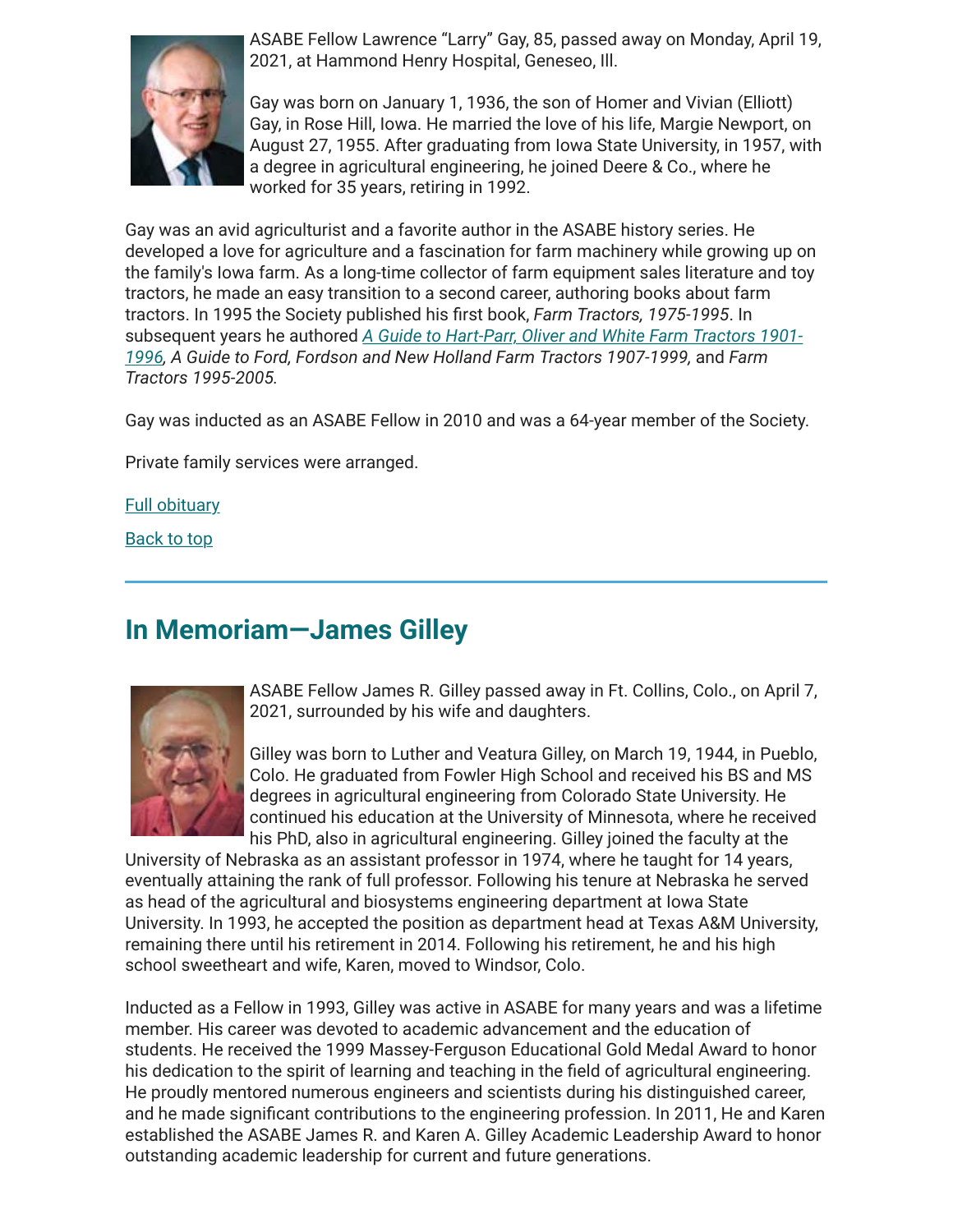Gilley was known internationally as an irrigation engineering expert and traveled around the world, collaborating with others to improve irrigation efficiency and delivery. From Africa, Asia, and Oceania to Europe and his favorite country, Belgium, he loved meeting engineers and scientists from different countries and maintained these friendships across the globe for more than 45 years.

Gilley was a 57-year member of the Society.

Memorials may be made to the American Society of Agricultural and Biological Engineers Foundation, as well as the Alzheimer's Association.

[Full obituary](https://www.goesfuneralcare.com/obituaries/James-Gilley-8/%23!/Obituary)

[Back to top](#page-0-1)

# <span id="page-12-0"></span>**In Memoriam—Larry Wells**



ASABE Fellow Larry Wells passed away Sunday, March 7, 2021.

Born July 28, 1947, in Falmouth, Ky., Wells grew up on a farm, where he experienced both the freedom and confinement of farm life and developed a lifelong interest in agricultural mechanization.

He entered the University of Kentucky in 1965, majoring in agricultural engineering. He was also a member of the 1965-66 University of Kentucky

freshman basketball team. He graduated with honors in 1969 and in 1971 earned a master's degree. After obtaining a PhD in biological and agricultural engineering from North Carolina State University he returned to the University of Kentucky as a faculty member.

Wells began his career in teaching and research associated with the design and development of agricultural machinery and made valuable contributions related to tobacco mechanization, mine reclamation, alleviating soil compaction and soil/machine interactions. He contributed to many departmental courses (especially in the machinery automation area), served on numerous departmental and college committees, directed the research of graduate students. and actively participated in ASABE. In 1987, he was awarded the Sunkist Young Designer of the Year, and in 2014 he was inducted as an ASABE Fellow. Wells authored over fifty scholarly articles, was named on three U.S. patents, made numerous presentations of his work in the U.S. and abroad, served on numerous university committees, and received over \$3 million in research grants. After retiring in 2012, he continued active research work as an emeritus professor.

Wells was also a member of the Kentucky National Guard and U.S. Army Reserves.

Memorials can be made toward the Larry Wells scholarship at the University of Kentucky Biosystems & Agricultural Engineering Department.

[Full obituary](https://www.engr.uky.edu/news/2021/03/remembering-professor-larry-wells-1947-2021)